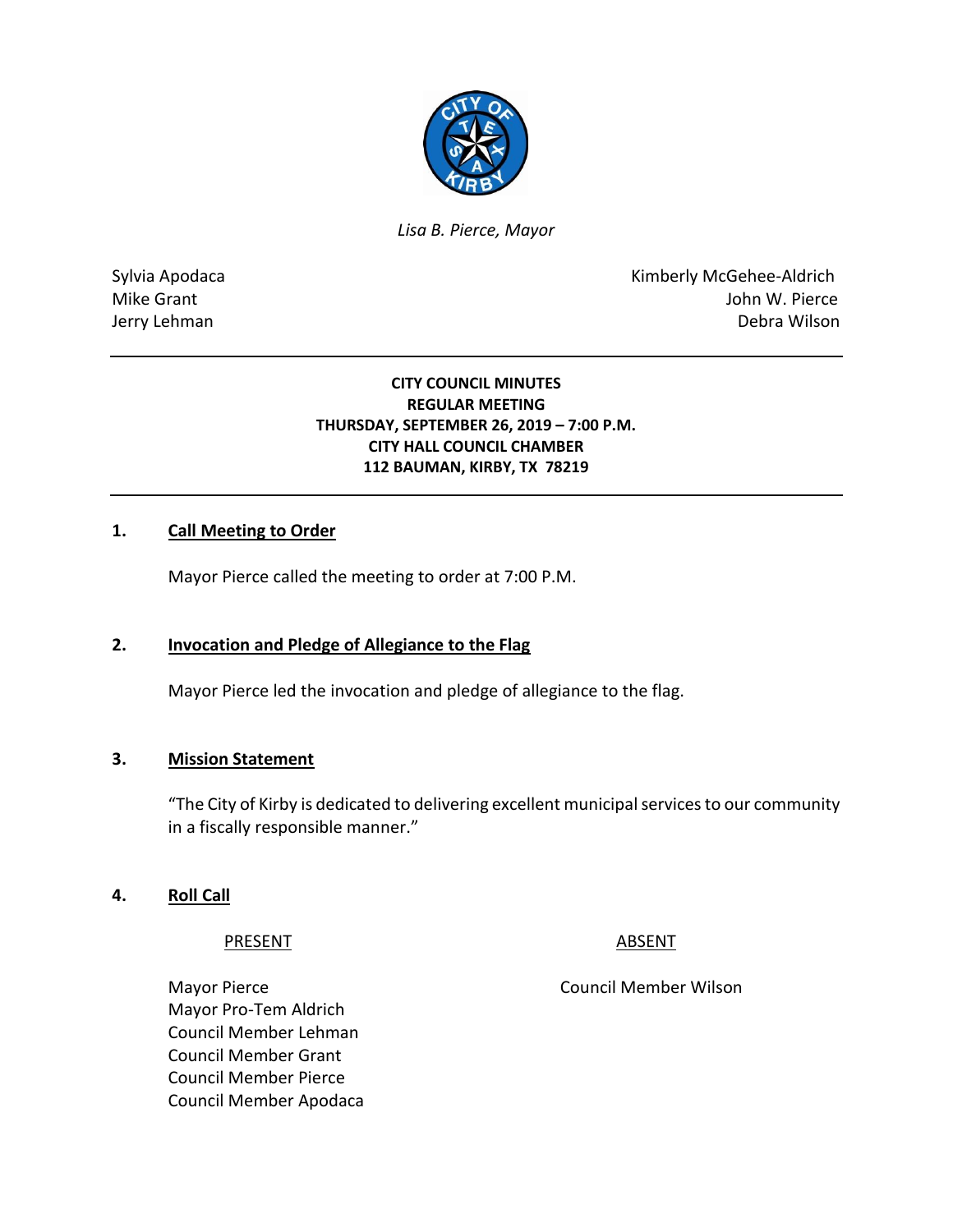### **5. Citizen Participation**

1. B.J. Voigt – She spoke about problems she has encountered on a street that has been repaved in the City. She named several streets that need repairs. She also asked if she could trim the trees and power wash at the Senior Center.

2. Sharon Shuler – She said she will speak on item 8.h.

### **6. Consideration Of And Action On Minutes**

### a. Public Hearing/Regular Meeting September 12, 2019

Council Member Grant moved to approve the Public Hearing/Regular Meeting September 12, 2019 minutes; seconded by Council Member Apodaca. The motion carried with a 4-0-2 vote.

AYES: 4 NAYES: 0 ABSTAIN: 2 (Council Member Lehman, and Mayor Pro-Tem Aldrich)

#### **7. Presentation**

### a. 2019 Fire Prevention Week Proclamation

Mayor Pierce read the proclamation and presented the Proclamation to the Fire Department personnel attending the meeting.

### **8. Discussion And Possible Action**

a. Discussion And Possible Action On Entering Into A New Interlocal Agreement For Fire Protection And First Responder Emergency Medical Services With Bexar County Emergency Services District No. 11

Chief Alfaro reported that it was his understanding that Bexar County Emergency Services District No. 11 and City of Kirby are both in agreement with the new Interlocal Agreement for Fire Protection and First Responder Emergency Medical Services.

City Manager Vernon explained staff has received confirmation from ESD 11's attorney that they are in agreement with the new Interlocal Agreement. ESD 11 will execute the agreement first and then the agreement will be brought to Council to execute. The services will continue for another three years.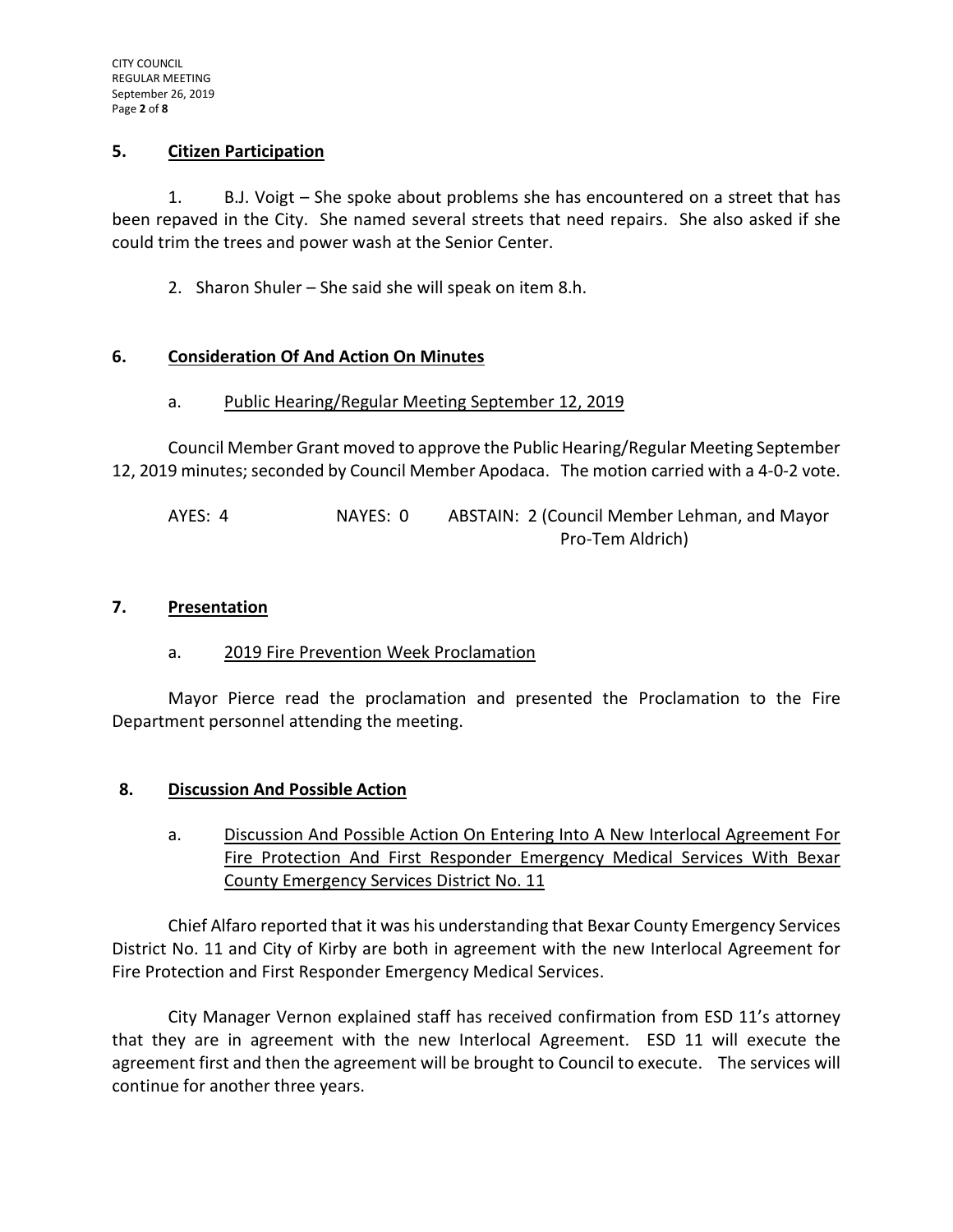### b. Discussion And Possible Action On Binz Engleman Road Reconstruction Project

Mark Hill, Ford Engineering, provided an update on the project. He said San Antonio Constructors, LTD requested approval to work on Saturday, September 28, 2019 to wrap up the milling process.

Council Member Grant moved to allow San Antonio Constructors, LTD to work on Saturday, September 28, 2019, 7:00 A.M. – 6:00 P.M. to wrap up the milling process, with the understanding that a representative from the City will be on site, notification about the work will be given to residents and anyone else involved with the project, also contact information for the contractor will be provided; seconded by Council Member Pierce. The motion carried with a 6-0 vote.

AYES: 6 NAYES: 0

## c. Discussion And Possible Action To Accept Thomas Hernandez's Resignation From The Beautification And Recycle Committee Effective Immediately

Council Member Grant moved to accept Mr. Hernandez's resignation from the Beautification and Recycle Committee effective immediately; seconded by Mayor Pro-Tem Aldridge. The motion carried with a 6-0 vote.

AYES: 6 NAYES: 0

# d. Discussion And Possible Action On Appointing Members To The Beautification And Recycle Committee

Council Member Grant moved to appoint Barbara Herb and Alice Moczygemba to terms expiring 2021; seconded by Council Member Pierce. The motion carried with a 6-0 vote.

AYES: 6 NAYES: 0

e. Discussion And Possible Action On Appointing Regular And Alternate Members To The Building And Standards Commission

Mayor Pro-Tem Aldrich moved to appoint Jack Major and Thomas Hernandez to terms that expire October 1, 2021 regular positions and appoint Esquiel Cantu, who is currently an alternate member, to a regular position with a term expiring October 1, 2021; seconded by Council Member Grant. The motion carried with a 6-0 vote.

AYES: 6 NAYES: 0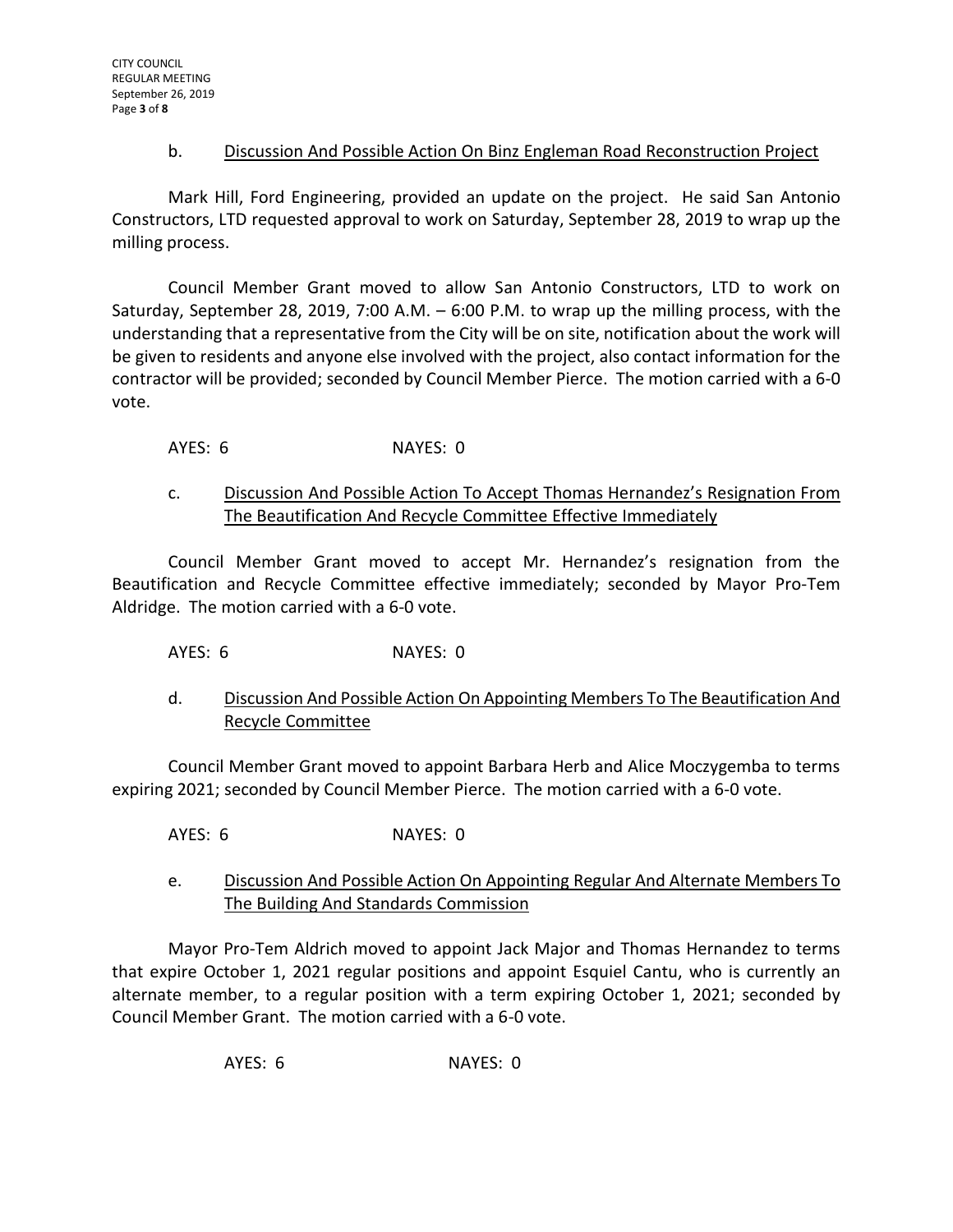## f. Discussion And Possible Action On Appointing Members To the Kirby Senior Center Corporation Board

Norma Hamby, Senior Center Manager, said she has not received any applications.

g. Discussion And Possible Action On Appointing Up To Four Members To A Charter Review Commission

City Manager Vernon said she has not received any applications.

h. Discussion And Possible Action On Private Development Projects On Springfield Road

City Manager Vernon and Chief Bois provided updates on the private development projects on Springfield Road.

Sharon Shuler thanked code compliance. There are still other concerns that need to be addressed and asked to be notified when the businesses have their certificate of occupancy in hand.

There was discussion about storm drainage on the Springfield Road properties.

i. Discussion And Possible Action On Ordinance No. O-2019-864 Repealing Sections 94.01 And 94.02 Of The Nuisance Provisions In Chapter 94 Of The Code Of Ordinances Of The City And Adopting New Sections 94.01 And 94.02 Of The Nuisance Provisions In Chapter 94 Of The Code Of Ordinances Of The City. This Is The Second Reading.

Mayor Pro-Tem Aldrich moved to accept Ordinance No. O-2019-864 repealing Sections 94.01 and 94.02 of the nuisance provisions in Chapter 94 of the Code of Ordinances of the City and adopting new Sections 94.01 and 94.02 of the nuisance provisions in Chapter 94 of the Code of Ordinances of the City; seconded by Council Member Apodaca. The motion carried with a 6- 0 vote.

AYES: 6 NAYES: 0

j. Discussion And Possible Action On Ordinance No. O-2019-867 Repealing Chapter 32, Article II-Building And Standards Commission And Adopting A New Chapter 32, Article II – Building And Standards Commission; Finding The Meeting At Which This Ordinance Is Passed Is Open To The Public As Required By Law; Providing A Severability Clause; And Establishing An Effective Date. This Is The Second Reading.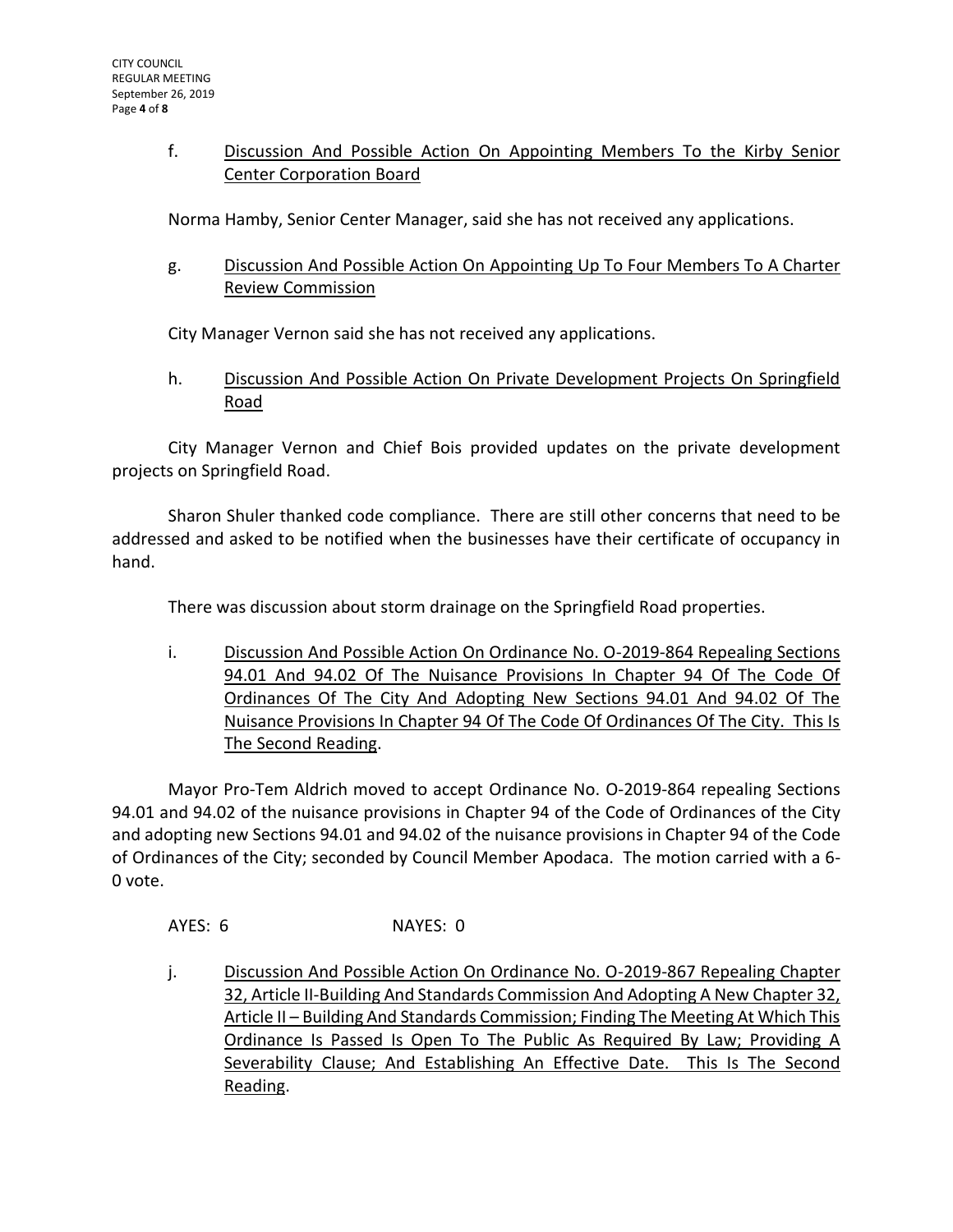Mayor Pro-Tem Aldrich moved to accept Ordinance No. O-2019-867 repealing Chapter 32, Article II-Building and Standards Commission and adopting a New Chapter 32, Article II – Building and Standards Commission; finding the meeting at which this Ordinance is passed is open to the public as required by law; providing a severability clause; and establishing an effective date; seconded by Council Member Lehman. The motion carried with a 6-0 vote.

AYES: 6 NAYES: 0

k. Discussion And Possible Action On Ordinance No. O-2019-868 Making Appropriations For The Support Of The City Of Kirby For The Fiscal Year Beginning October 1, 2019 And Ending September 30, 2020 Appropriating Money To A Sinking Fund To Pay Interest And Principal Due On The City's Indebtedness; And Adopting The Annual Enterprise And General Fund Budgets Of The City Of Kirby For 2019-2020 Fiscal Year. This Is The Second Reading.

Council Member Pierce moved to approve Ordinance No. O-2019-868 making appropriations for the support of the City of Kirby for the fiscal year beginning October 1, 2019 and ending September 30, 2020; appropriating money to a sinking fund to pay interest and principal due on the City's indebtedness; and adopting the annual budgets (General Fund, Water Fund, and Interest & Sinking Fund) of the City of Kirby for the 2019-2020 fiscal year; seconded by Council Member Grant. A record roll call was taken for each council member's vote. The motion carried with a 6-0 vote.

Council Member Pierce – aye Council Member Apodaca - aye Council Member Grant – aye Council Member Lehman – aye Mayor Pro-Tem Aldrich - aye Mayor Pierce - aye

AYES: 6 NAYES: 0

l. Discussion And Possible Action On Ordinance No. 0-2019-869 Levying Ad Valorem Taxes For Use And Operation Of The Municipal Government Of The City Of Kirby, Texas For The 2019 Tax Fiscal Year; Providing For Apportioning Each Levy For Specific Purposes; And, Providing When Taxes Shall Become Due And When Same Shall Become Delinquent If Not Paid. This Is The Second Reading.

Council Member Pierce moved that the property tax rate be increased by the adoption of a tax rate of \$0.728626, which is effectively a 13.31% increase in the tax rate, per Ordinance No. O-2019-869, an ordinance of the City of Kirby, Texas levying ad valorem taxes for use and support of the municipal government of the City for fiscal year beginning October 1,2019 and ending September 30, 2020; providing for apportioning each levy for specific purposes; and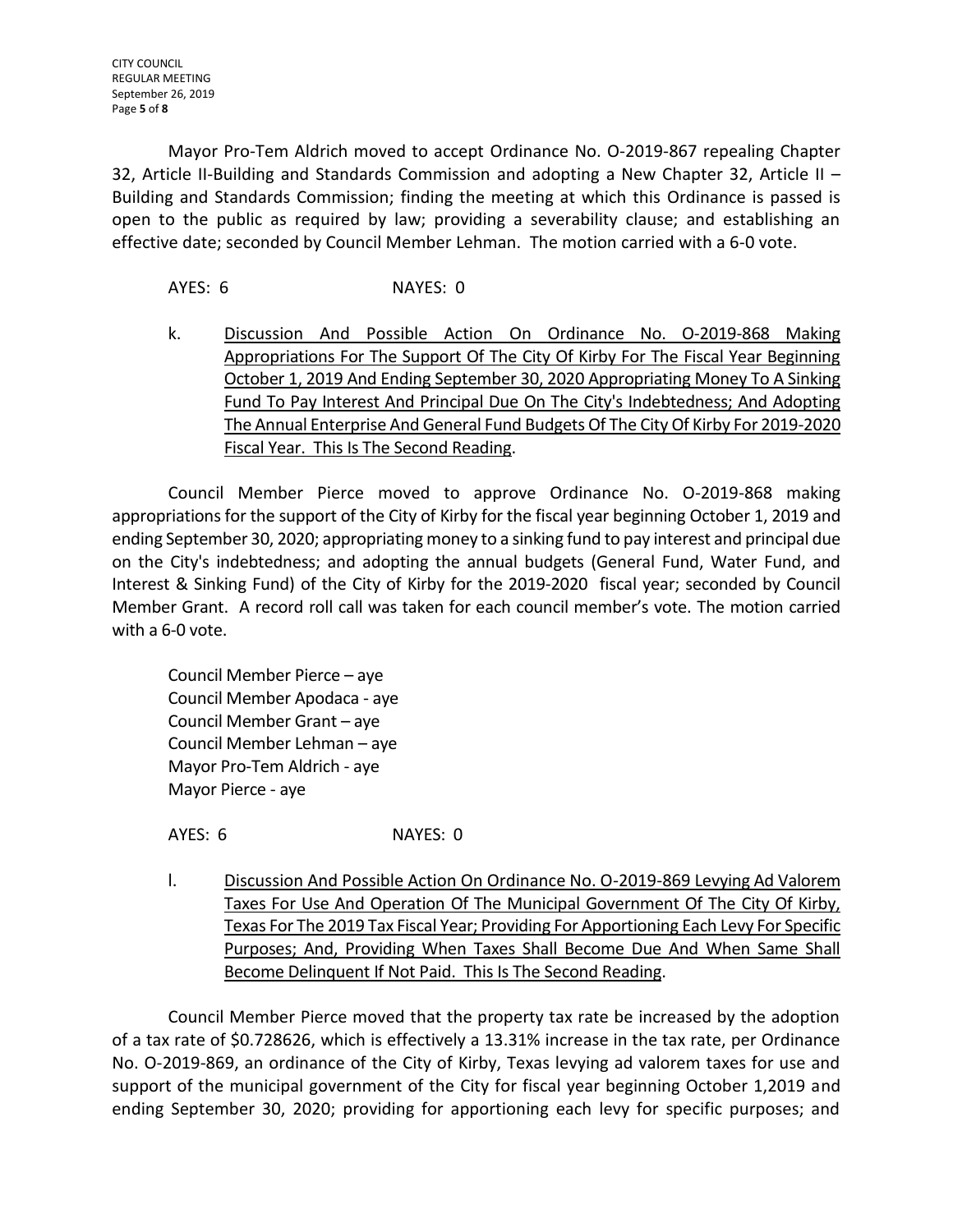CITY COUNCIL REGULAR MEETING September 26, 2019 Page **6** of **8**

providing when taxes shall become due and when same shall become delinquent if not paid; and providing for an effective date; seconded by Mayor Pro-Tem Aldrich. A record roll call was taken for each council member's vote. The motion carried with a 6-0 vote.

Council Member Pierce – aye Council Member Apodaca – aye Council Member Grant – aye Council Member Lehman – aye Mayor Pro-Tem Aldrich - aye Mayor Pierce - aye

AYES: 6 NAYES: 0

Council Member Pierce moved to approve and adopt the \$0.598626 per \$100 valuation for maintenance and operations (M&O) for the 2019 tax rate supporting the annual budget; seconded by Mayor Pro-Tem Aldrich. A record roll call was taken for each council member's vote. The motion carried with a 6-0 vote.

Council Member Pierce – aye Council Member Apodaca – aye Council Member Grant – aye Council Member Lehman – aye Mayor Pro-Tem Aldrich - aye Mayor Pierce - aye

AYES: 6 NAYES: 0

Council Member Pierce moved to approve and adopt the \$0.130000 per \$100 valuation for Interest & Sinking Debt Service for the 2019 tax rate supporting the annual budget; seconded by Mayor Pro-Tem Aldrich. A record roll call was taken for each council member's vote. The motion carried with the 6-0 vote.

Council Member Pierce – aye Council Member Apodaca – aye Council Member Pierce – aye Council Member Grant – aye Mayor Pro-Tem Aldrich - aye Council Member Lehman – aye Mayor Pierce - aye

AYES: 6 NAYES: 0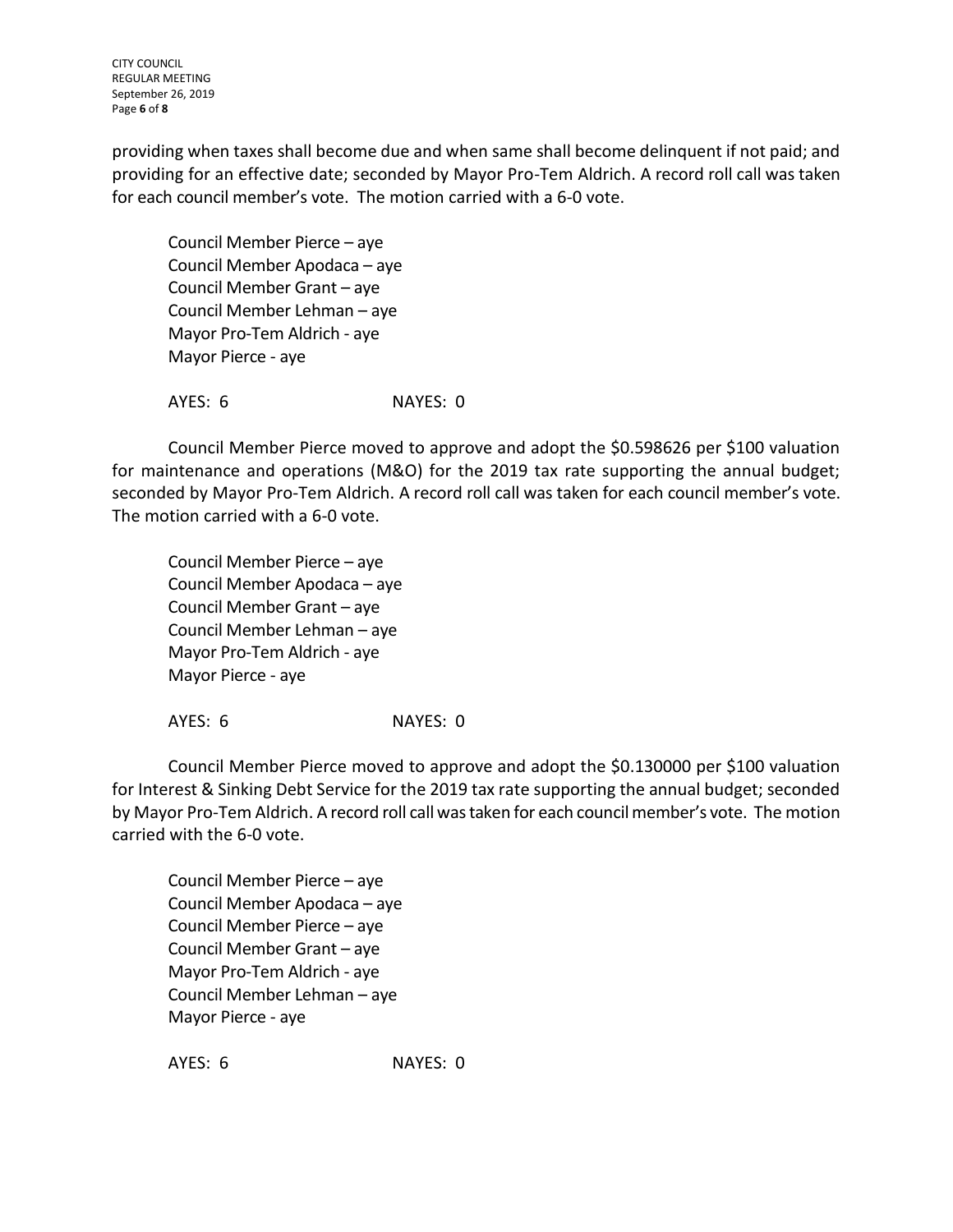## m. Discussion And Possible Action To Ratify The Property Tax Revenue Increase Reflected In The Annual Budget For The Fiscal Year Beginning October 1, 2019

Council Member Pierce moved that we ratify the property tax revenue increase which is a 13.31% increase from last year's budget, which is \$316,429; seconded by Council Member Apodaca. A record roll call was taken for each council member's vote. The motion carried with a 6- 0 vote.

Council Member Pierce – aye Council Member Apodaca – aye Council Member Grant – aye Council Member Lehman – aye Mayor Pro-Tem Aldrich - aye Mayor Pierce - aye

AYES: 6 NAYES: 0

## n. Discussion And Possible Action On Ordinance No. O-2019-870 Amending The 2018-2019 Water Fund Budget. This Is The First Reading.

Tina Ynfante, Finance Director, provided City Council with the changes to the Water Fund Budget.

Mayor Pro-Tem Aldrich moved to accept the 2018-2019 Water Fund Budget amendment; seconded by Council Member Apodaca. The motion carried with a 6-0 vote.

AYES: 6 NAYES: 0

o. Discussion And Possible Action To Dispense With The Second Reading Of Ordinance No. O-2019-870 So That Ordinance No. O-2019-870 Becomes Effective Immediately.

Council Member Pierce moved to dispense with the second reading of Ordinance No. O-2019-870 so that Ordinance No. O-2019-870 becomes effective immediately; seconded by Council Member Grant. The motion carried with a 6-0 vote.

AYES: 6 NAYES: 0

# **9. Requests and Announcements**

a. Requests By Mayor And Council Members For Items To Be Placed On Future City Council Agendas And Announcements On City Events/Community Interests